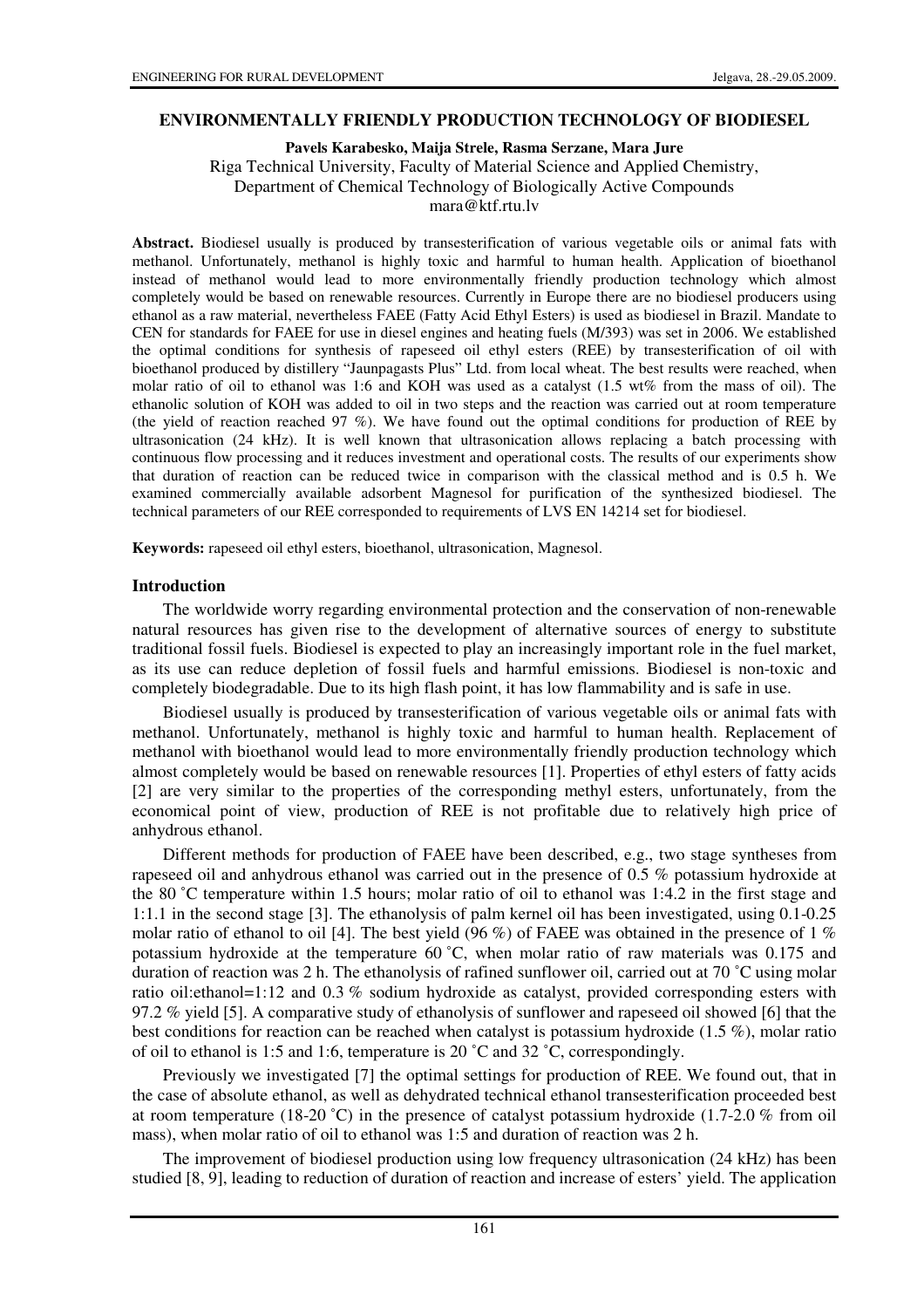of ultrasonication for transesterification of sunflower seed oil (molar ratio oil:ethanol=1:7) in the presence of 2 % sodium hydroxide provided the high yield (98 %) of esters even within 40 min [8].

The purification of FAEE with orthophosphoric acid and water usually lead to hardly separable emulsions. The development of FAEE treatment procedure applying *Magnesol* - synthetic magnesium silicate adsorbent - has been described [10].

### **Materials and methods**

Raw materials used for the production of REE: commercial absolute ethanol; bioethanol, produced by distillery *"Jaunpagasts Plus" Ltd.* (Latvia) from local wheat; cold-pressed rapeseed oil, purchased from *"Iecavnieks" Ltd.* (Latvia). The ultrasonication was carried out with 24 kHz frequency using ultrasonograph UP200S/UP400S. The methods used for synthesis of REE are described further.

### **Results and discussion**

Our aim was to establish the optimal conditions for the production of REE from renewable resources of Latvia using transesterification of rapeseed oil with bioethanol of local origin.

Initially, several experiments were carried out using commercial absolute ethanol at room (18- 20 ˚C) and higher (75-80 ˚C) temperature; duration of reaction varied (see Table 1). Obviously, the best results were obtained when the reaction was run 1 h at room temperature in the presence of 1.3- 1.7 % KOH catalyst (from oil mass). The quality of biodiesel was controlled by measuring of kinematic viscosity at  $40^{\circ}$ C. When transesterification was carried out at higher temperature, glycerol layer did not separate after completion of reaction. It seems that at higher temperatures the presence of potassium salts of free fatty acids (soap) and other by-products lead to emulsification of layers of glycerol and ethyl esters; separation of glycerol becomes impossible.

Table 1

|                  |                            | <b>Conditions of reaction</b>    |                | <b>Properties of synthesized REE</b>                                         |                             |                                               |  |
|------------------|----------------------------|----------------------------------|----------------|------------------------------------------------------------------------------|-----------------------------|-----------------------------------------------|--|
| $N^{\mathrm{o}}$ | <b>Amount of</b><br>КОН, % | Tempera-<br>ture, <sup>o</sup> C | Duration,<br>h | Kinematic<br>viscosity at<br>$40^{\circ}$ C, mm <sup>2</sup> s <sup>-1</sup> | Acid value,<br>$mg KOH g-1$ | Peroxide value,<br>meq $O_2$ kg <sup>-1</sup> |  |
|                  | 1.7                        | 75-80                            |                | $5.67**$                                                                     | 0.48                        | 11.12                                         |  |
| $\overline{2}$   | 1.7                        | 18-20                            |                | 4.88                                                                         | 0.38                        | 3.65                                          |  |
| 3                | 1.7                        | 18-20                            | $\mathcal{D}$  | 4.87                                                                         | 0.35                        | 3.98                                          |  |
| 4                | 1.7                        | 18-20                            |                | 4.88                                                                         | 0.41                        | 2.72                                          |  |
| 5                | 1.7                        | 18-20                            | 4.5            | 4.85                                                                         | 0.47                        | 5.02                                          |  |
| 6                | 1.5                        | 18-20                            |                | 4.64                                                                         | 0.41                        | 2.50                                          |  |
| 7                | 1.3                        | 18-20                            |                | 4.98                                                                         | 0.50                        | 2.96                                          |  |

**Transesterification of rapeseed oil with absolute ethanol in one stage\*** 

\* Molar ratio oil:ethanol=1:5, acid value of rapeseed oil is 1.5 mg KOH/g, REE purified by washing with  $H_3PO_4$  and water

\*\* Glycerol did not separate; separation with water

When we ran transesterfication with bioethanol at room temperature, the yield of biodiesel reached just 71-82 %. Therefore reaction was repeated adding catalyst-alcohol solution in two steps (see Table 2). The best result (yield of reaction 97 %) was obtained in the experiment  $N^{\circ}$  2, when potassium hydroxide was added in 1.3 % and 0.2 % (from oil mass) quantity in the 1<sup>st</sup> and 2<sup>nd</sup> stages, correspondingly; thus the total amount of potassium hydroxide was  $1.5\%$ .

The purification process of ethyl esters of fatty acids is encumbered in comparison with methyl esters. The traditional consecutive treatment with solution of *o*-phosphoric acid and water lead to hardly separable emulsion, which requires longer time for settling. Therefore, we carried out experiments (Table 3) applying *Magnesol* for purification of REE.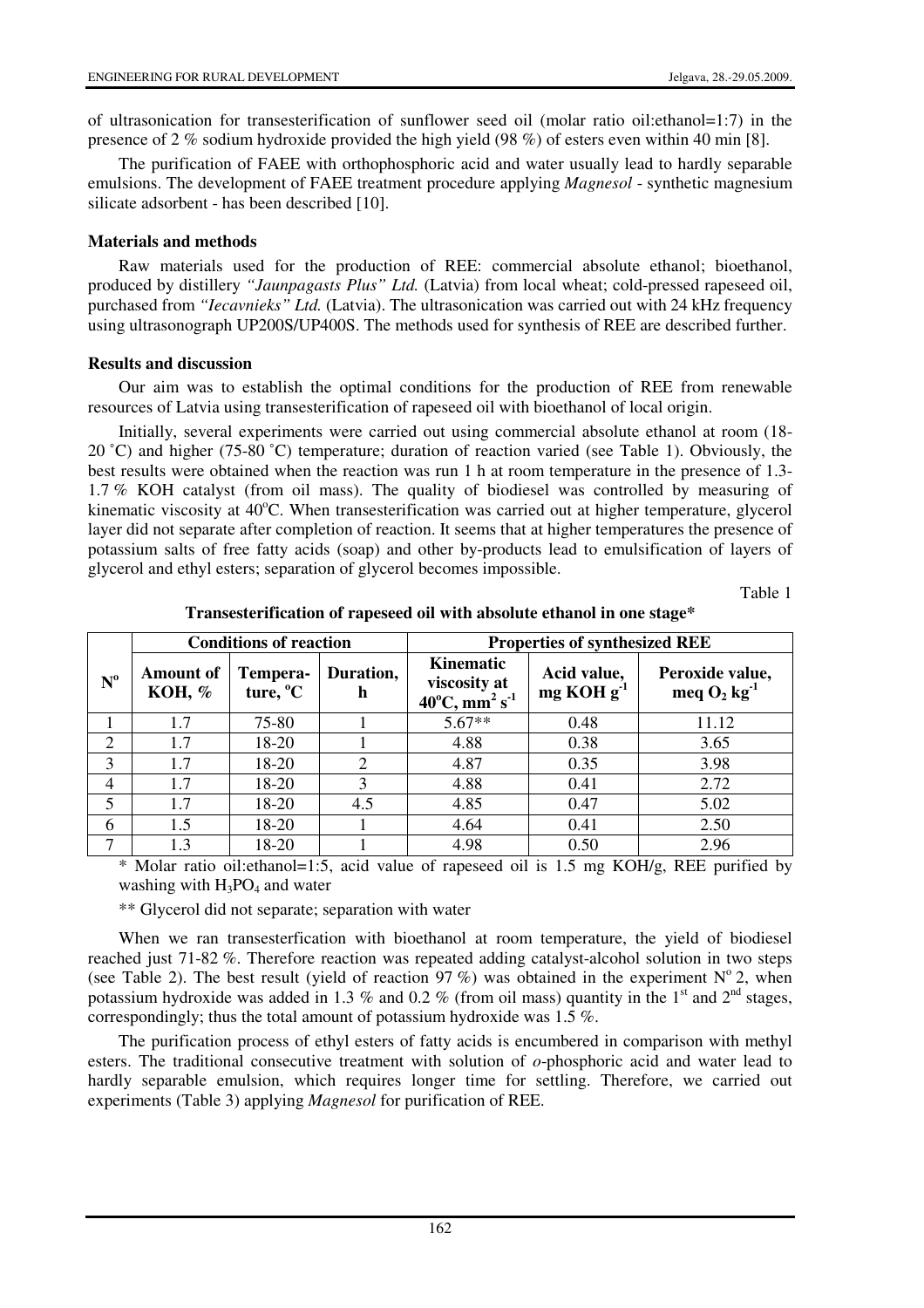Table 2

|             | Amount of catalyst KOH, % |                                                |              | <b>Properties of synthesized REE</b>                       |                                       |                                                  |  |
|-------------|---------------------------|------------------------------------------------|--------------|------------------------------------------------------------|---------------------------------------|--------------------------------------------------|--|
| $N^{\rm o}$ | $1st$ stage               | 2 <sup>nd</sup> stage                          | <b>Total</b> | Kinematic<br>viscosity at 40 $\degree$ C,<br>$mm^2 s^{-1}$ | Acid value,<br>mg KOH g <sup>-1</sup> | Peroxide<br>value,<br>meq $O_2$ kg <sup>-1</sup> |  |
|             | 1.3                       | 0.4                                            | 1.7          | 4.72                                                       | 0.50                                  | 12.75                                            |  |
| 2           | 1.3                       | 0.2                                            | 1.5          | 4.93                                                       | 0.50                                  | 6.75                                             |  |
| 3           | 1.2                       | 0.4                                            | 1.6          | 4.92                                                       | 0.50                                  | 7.33                                             |  |
| 4           | 1.2                       | 0.3                                            | 1.5          | 4.93                                                       | 0.43                                  | 9.27                                             |  |
| 5           | $1.1\,$                   | 0.2                                            | 1.3          | 5.02                                                       | 0.49                                  | 10.46                                            |  |
| 6           | $1.0\,$                   | Glycerol did not separate after the $1st$ step |              |                                                            |                                       |                                                  |  |

## **Transesterification of rapeseed oil with bioethanol at room temperature in 2 stages\***

\* For the 1<sup>st</sup> stage molar ratio oil: ethanol=1:5, duration of reaction is 1 h; for the  $2<sup>nd</sup>$  stage molar ratio oil:ethanol=1:1, duration of reaction is 0.5 h)

This synthetic magnesium silicate adsorbent removes different contaminants: glycerol, methanol, water, soaps and others. The quality parameters of REE purified by both methods are compared in Table 3. The total contamination was less in the case when *o*-phosphoric acid was used; nevertheless, biodiesel treated with *Magnesol* still corresponded to the requirements of the standard LVS EN 14214. The application of *Magnesol* is simpler than workup with acid and water.

Table 3

**Comparison of quality parameters of REE purified by different methods** 

| <b>Method of</b>                              | <b>Properties of obtained REE</b>                       |                                    |                                         |  |  |
|-----------------------------------------------|---------------------------------------------------------|------------------------------------|-----------------------------------------|--|--|
| purification                                  | <b>Kinematic viscosity</b><br>40 °C, mm <sup>2</sup> /s | $K^+$ content, mg kg <sup>-1</sup> | Total contamination,<br>$mg \, kg^{-1}$ |  |  |
| Magnesol, $1.9\%$                             | 4.93                                                    | 3.48                               | 20.51                                   |  |  |
| $10\%$ H <sub>3</sub> PO <sub>4</sub> , water | 4.94                                                    | .56                                | 5 56                                    |  |  |

It is well known that ultrasound assisted transesterification of fatty acids proceeds more quickly allowing replacement of batch processes with continuous flow processes and reduction of investment and operational costs. We have found out the optimal conditions for production of REE using ultrasonication (24 kHz frequency). The results of our experiments (see Table 4) show that duration of reaction can be reduced in comparison with the conventional method and is 0.5 h.

Table 4

**Transesterification of rapeseed oil with bioethanol using ultrasonication\*** 

| $N^{\rm o}$    | <b>Conditions of reaction</b> |             |       | <b>Properties of REE</b>                       |              |              | Admixtures in REE, % |          |
|----------------|-------------------------------|-------------|-------|------------------------------------------------|--------------|--------------|----------------------|----------|
|                | Amount                        | Tempe-      | Dura- | Kinematic                                      | Acid         | Yield,<br>ol | Ethanol,             | Precipi- |
|                | of KOH,                       | rature,     | tion, | viscosity                                      | value, mg    |              | water                | tates    |
|                | $\%$                          | $\rm ^{o}C$ | min   | $40^{\circ}$ C, m <sup>2</sup> s <sup>-1</sup> | $KOH g^{-1}$ |              |                      |          |
|                | 1.7                           | 22          | 60    | 5.00                                           | 0.15         | 79.4         | 4.5                  | 4.7      |
| $\overline{2}$ | 1.7                           | 22          | 30    | 4.97                                           | 0.14         | 83.7         | 4.8                  | 6.6      |
| 3              | 1.7                           | 25          | 20    | 5.16                                           | 0.20         | 77.0         | 4.7                  | 8.0      |
| $\overline{4}$ | 1.7                           | 25          | 10    | 5.04                                           | 0.16         | 65.2         | 4.7                  | 6.2      |
| 5              | 1.7                           | 25          | 6     | Glycerol did not separate                      |              |              |                      |          |
| 6              | 1.7                           | 43          | 30    | 4.97                                           | 0.20         | 78.5         | 4.1                  | 8.1      |
| 7              | 1.8                           | 25          | 30    | 5.16                                           | 0.20         | 77.0         | 4.7                  | 8.0      |
| 8              | 1.4                           | 25          | 30    | 5.28                                           | 0.41         | 76.4         | 3.9                  | 8.7      |

\* Molar ratio oil:ethanol=1:5; ultrasonic amplitude 40%, cycle 0.5-1.0; REE purified by *Magnesol* 

We measured the main parameters of REE obtained from bioethanol; the properties of this biodiesel corresponded to the demands of the standard EN 14214 (Table 5).